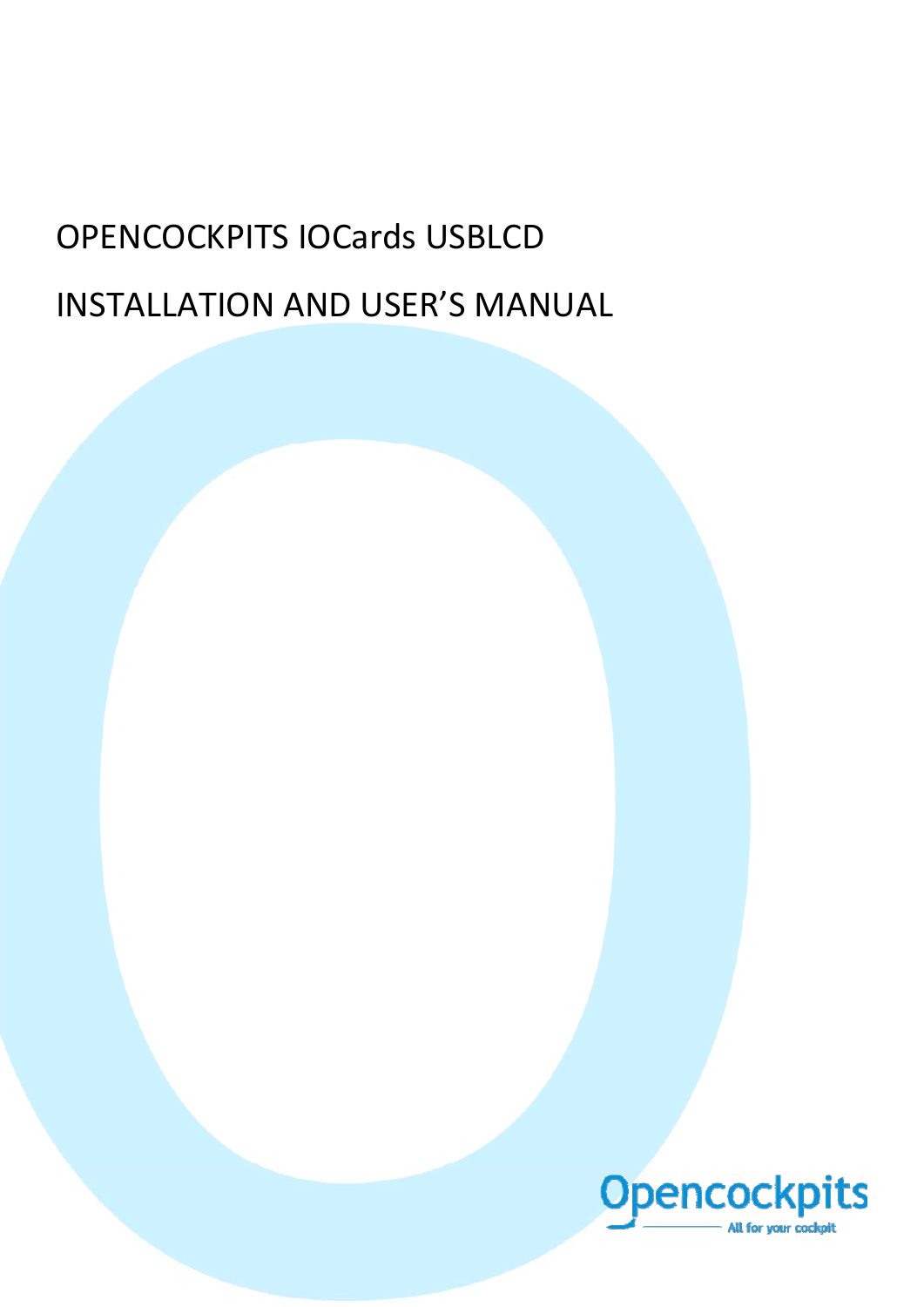# **INTRODUCTION**

The USBLCD card was designed to manage up to 4 displays LCD compatibles with the standar HD44780.

This card have an USB connection and the controller is set managed via IOCP protocol.

The software allow to manage up to 20 virtual displays, that will be configured in visual form with the texts an offsets that the user will show on the displays

## **COMPONENTS LIST**

- $C1, C4, C5, C6 = CAPACITOR 0.1 mF$
- C2, C3 = CAPACITORS 22Pf
- $IC1 = MICROCHIP 16C745$
- IC2, IC3 = INTEGRATED CIRCUIT 74HC541
- J1 = CONNECTOR USB
- J2 = POWER CONNECTOR 2 PINS
- J3 = FLAT CABLE CONNECTORS 40 PINS
- Q1 = QUARTZ CRYSTAL 6MHZ
- $R2, R3 = RESISTORS 10K$
- $R1$  = RESISTOR 1K5

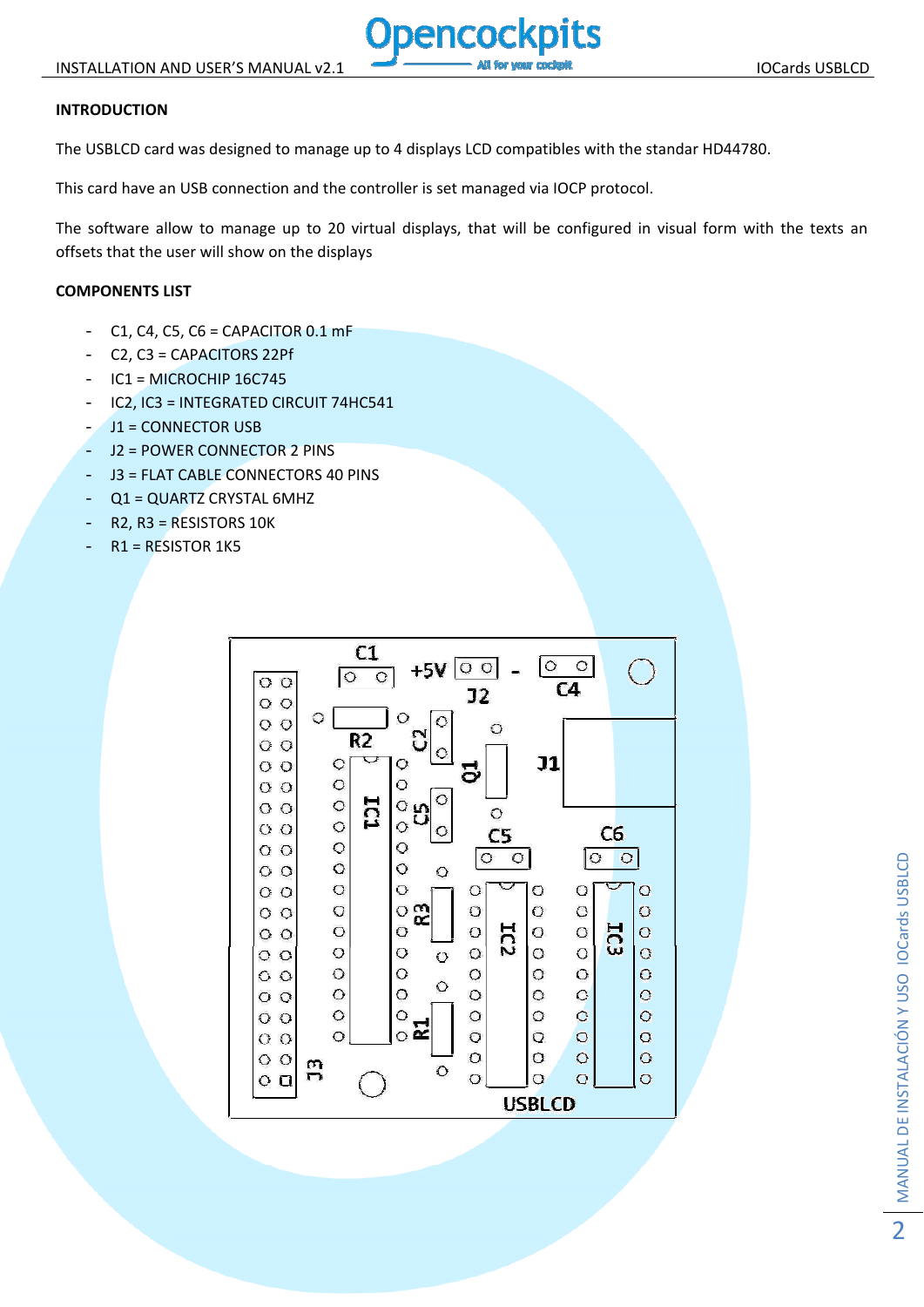#### **PRINCIPAL MEASURES**



# **CONNECTORS DESCRIPTION:**

- J1 = USB connector, allows the connection to the PC directly, at the momento that is connected the PC recognizes de card and automatically installs the HID driver
- J2 = Power connector.
- J3 = 40 pins connector to wire the multiplexed lines for LCD's (see figure below)

## **HOW IT WORKS**

The LCD (Liquid Crystal Display) modules, are compact and needs a few external components to work properly. The principal function of this LCD's is to show the user desired characters.

The modules can be of several measures, they goes from 1 to 4 lines and from 16 to 40 characters for line.

On the following images we can see the aspect and position of the pins in an standar module, and also in a backlighted module, the only difference between they is that the backlighted have 2 more pins, that will feed the backlightning

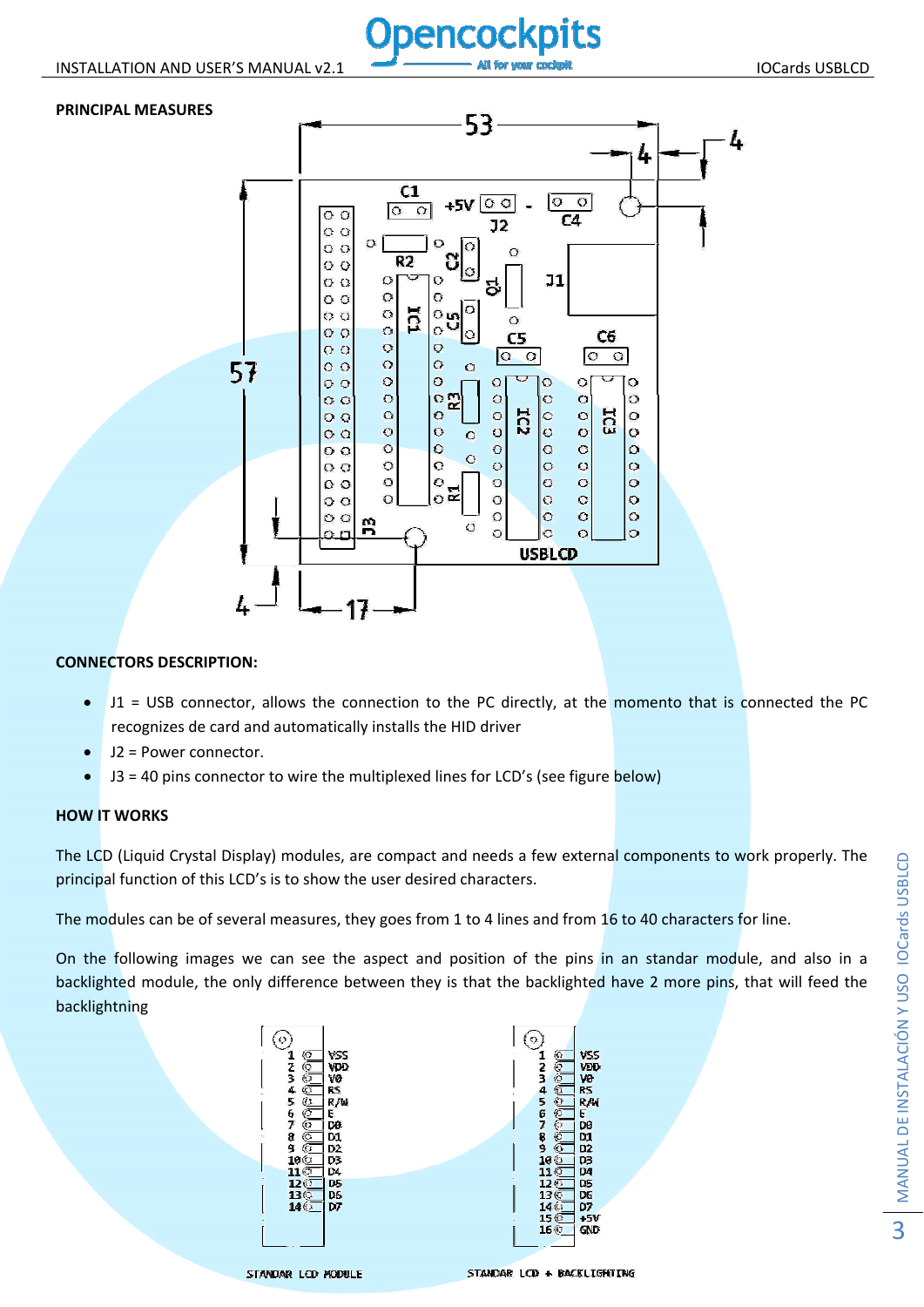## **WIRING AND PINS TABLE**

| <b>PIN LCD</b> | <b>SISMOLOGY</b> | <b>PIN USB LCD</b> |
|----------------|------------------|--------------------|
| 1              | $VSS = GND$      | 9                  |
| $\overline{2}$ | $VCC = +5v$ .    | 10                 |
| 3              | Vee              | Pot 10K            |
| 4              | <b>RS</b>        | 32                 |
| 5              | R/W              | 9                  |
|                |                  | Display $0 = 29$   |
| 6              | E                | Display $1 = 30$   |
|                |                  | Display $2 = 27$   |
|                |                  | Display $3 = 28$   |
| $\overline{7}$ | D <sub>B</sub> O | $\overline{2}$     |
| 8              | DB <sub>1</sub>  | $\mathbf{1}$       |
| 9              | DB <sub>2</sub>  | 4                  |
| 10             | DB3              | 3                  |
| 11             | DB4              | 6                  |
| 12             | DB5              | 5 <sup>2</sup>     |
| 13             | DB6              | 8                  |
| 14             | DB7              | 7                  |



This diagram show the wiring for the display 0, to connect the displays 1, 2 y 3, we will repeat the wiring with only one exception, the "E" connection from LCD that will be changed for the pins numbers 30, 27 y 28 respectively from the 40 pins connector, as we can see in the above table of wiring.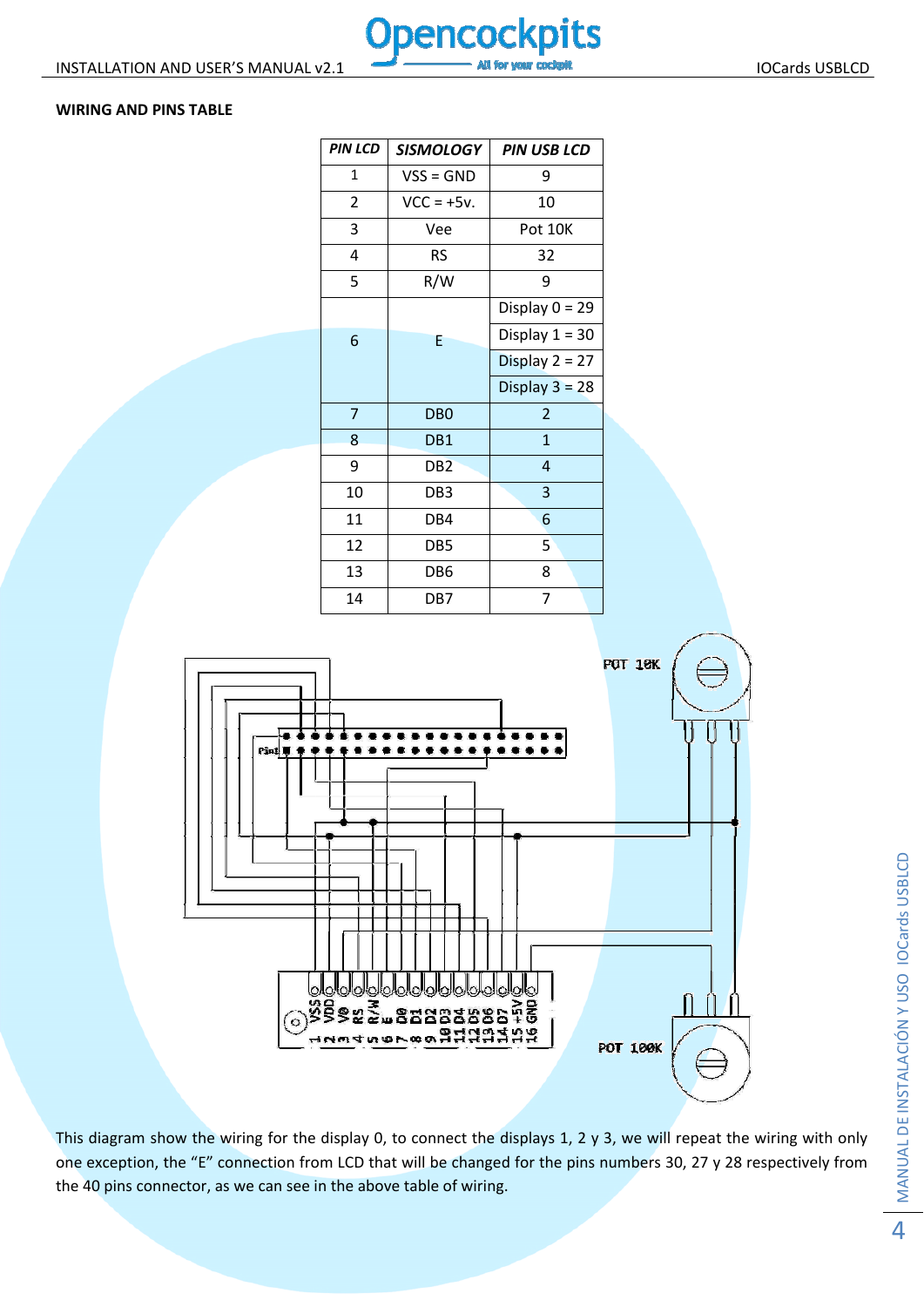# **SOFTWARE USBLCD**

To manage the card we can use the two applications programmed to this use:

- IOClcd.exe: is an IOCP client that manages the card through the USB port.
- IOClcd\_config.exe: with this application we can create an lcd file, this file have the several configurates for the LCD's and their associated offsets.

#### **IOClcd.exe:**

First of all we must configure the IOClcd.ini, to allow us to have access to the program, having this file the following parameters:

#### MUSB=No

Put on Yes if you have more than a USB card connected on the same PC.

#### deviceUSB=XX

In this parameter we configure the number of device that will connect the card (to know this number of device, we can use the application USBCheck, that can be downloaded from www.opencockpits.com/uploads/USBCheck.zip)

## IOCP\_host=localhost

This is the addres that the IOCP server will connect (SIOC), if is on the same PC this address can left as "localhost".

## IOCP\_port=8092

This is the connection port from the above server (by default is 8092, but can be whatever you want).

We must tell, that teh IOCP server (usually SIOC), would be on any PC on the net, by this issue the cards can be connected on any of them, inclusive the same PC.

## Refresh=80

Refresh time for LCD screens, by default 80ms.

These are all configurable parameters in this application, now, the program when we start it tells us the connection address, if is connected to the IOCP server and if there is a localized and functioning card.

Also tells us in that number of device is connected.

## **IOClcd\_config.exe:**

This application is used to configure the several displays and their respective IOCP offsets.

Below you can see an image of this program (in it, shows only the first display of the four that we can connect on each card) and with the several elements marked with a letter, let us to describe: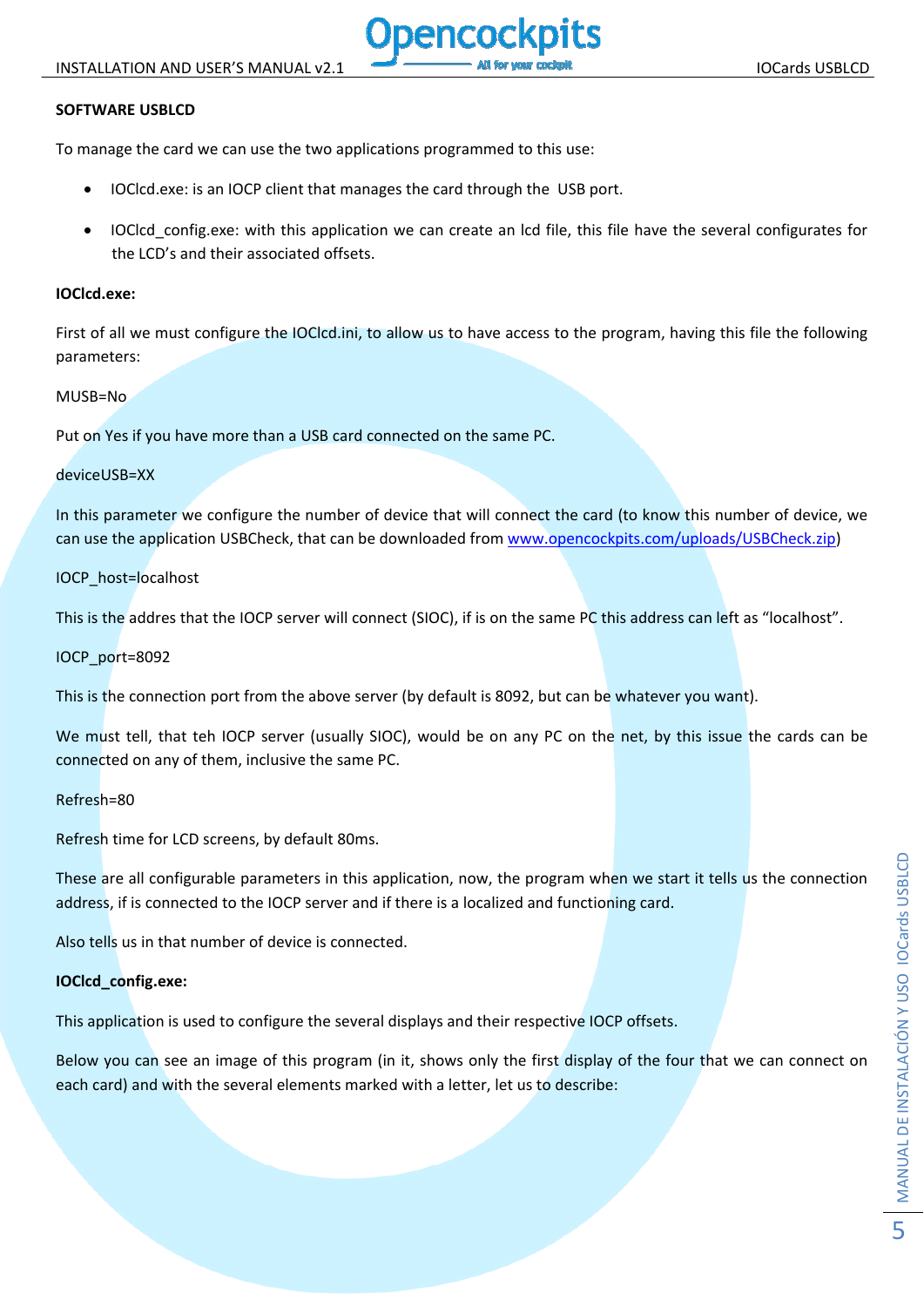



**A:** This is the number of Display that we have connected (you can see the connection table above), we can connect up to 4, and every one must be a different type. (see B)

**B:** In this field we can choose the type of display that we will use and we have connected, depending of the number of lines and characters for line (there are models that they have two versions due their memory configuration).

**C:** Identification number of virtual displays, we can have up to 5, identified from 0 to 4 and we can call in SIOC, referring to their offset (see D) and their identifier number.

**D:** Number of the offset associated to the display, we will use for to refer in SIOC to the display. To assign this variable we must use the (E) field and the (F) button.

**E:** Here we can introduce the number of offset to assign to the display.

**F:** Click to confirm the variable number on the (E) field.

**G:** Each of the green cells are a character on display, these characters can be configured with plain texto r with IOCP offsets. To introduce those elements we will double‐click on the first cell that will be the first digit/character that we want to introduce.

When we double-click over this cell, appears this window:

| <b>Text or Variable data</b> |  |             |    |
|------------------------------|--|-------------|----|
| Text:                        |  |             | Ūk |
| Variable :                   |  |             |    |
| ID                           |  | Lenght<br>4 |    |
|                              |  | DELETE<br>6 |    |

**1:** In this field we will introduce the plain text that we want to show, each character is a place of the LCD and starts from the cell that we was double-click. To erase the text is enough to write "spaces" as characters we have wrote before, also very time you double-click on any of this cells you can overwrite the text, simply writing a new text on this field.

**2:** This button confirms this text input.

**3:** This field is used to introduce an IOCP offset (accepts any integer number from 1 to 9999) that will be used to represent values on the LCD.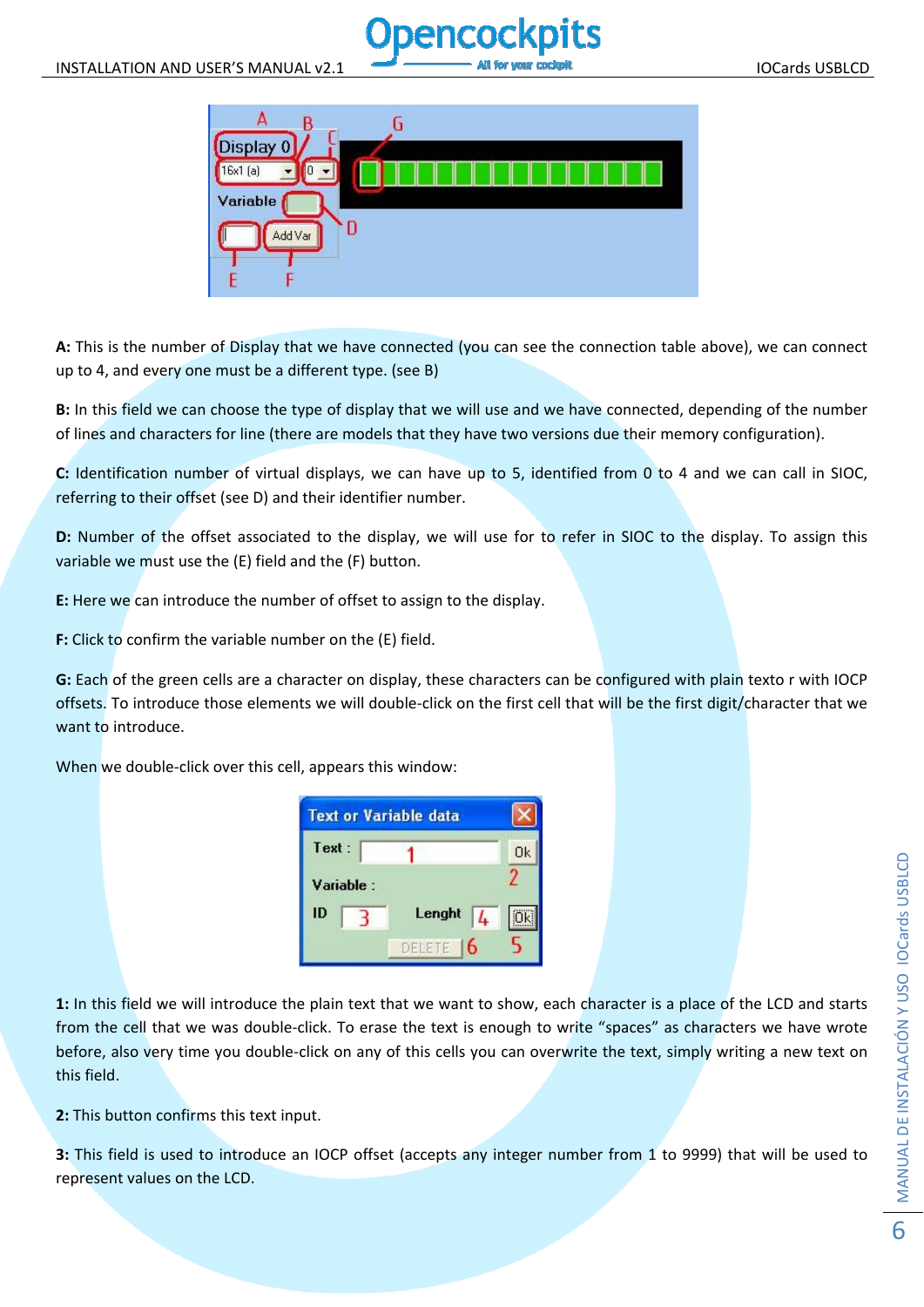**4:** This field shows the length of this IOCP offsets numbered on the (3) field, this length starts from the cell where we have double-click, as the same on the plain text, showing this on the display hanging the color of the cell from green to yellow. When you roll‐over the mouse on these cells appears a label showing us the number of offset.

**5:** This button confirms the offsets and length input.

**6:** Double‐click on the yellow cell, this dialog opens again with this button active, if you click over this button, then the offset number is reset to blank.

When you have your virtual displays configured, using the Save option on the application, the file IOClcd.lcd will be created, and this will be used for the controller to manage the display.

If we start the file IOClcd.exe now, they will connect to the IOCP server, and the offsets take their values as we have configured and they will show on the display, aligning their values ever to the right.

Following we show an example to use these applications.

#### **EXAMPLE:**

For the example we will use a 16 characters and 1 line Display.

On it we show the remanent fuel quantitys on the Left, Center and Right tanks, using as we said before the same display and showing it in relation to one three positions switch and on each position od this switch we show any of the tanks.

First thing to do is to configure the virtual displays.

We run the IOCldc config.exe application and they shows us the screen where we can configure the several displays, the first one we configure will be the left tank, as you can see on the below image:



The (A) field must left as is, because this is the (0) number to that we have do reference on SIOC to call this virtual display, from the three we will create.

On the (B) field we introduce the number of variable to that we do reference to call the display =, in our case we use the number 1 (but, can be whatever you want between 1 and 9999, as we explain before)

We double-click on the (C) cell and we write the word "LEFT", then click on the button to show this Word on Display.

Again we will do double‐click on the (D) cell, to introduce the number of offset and the length of the value that we want to appear on the yellow cells.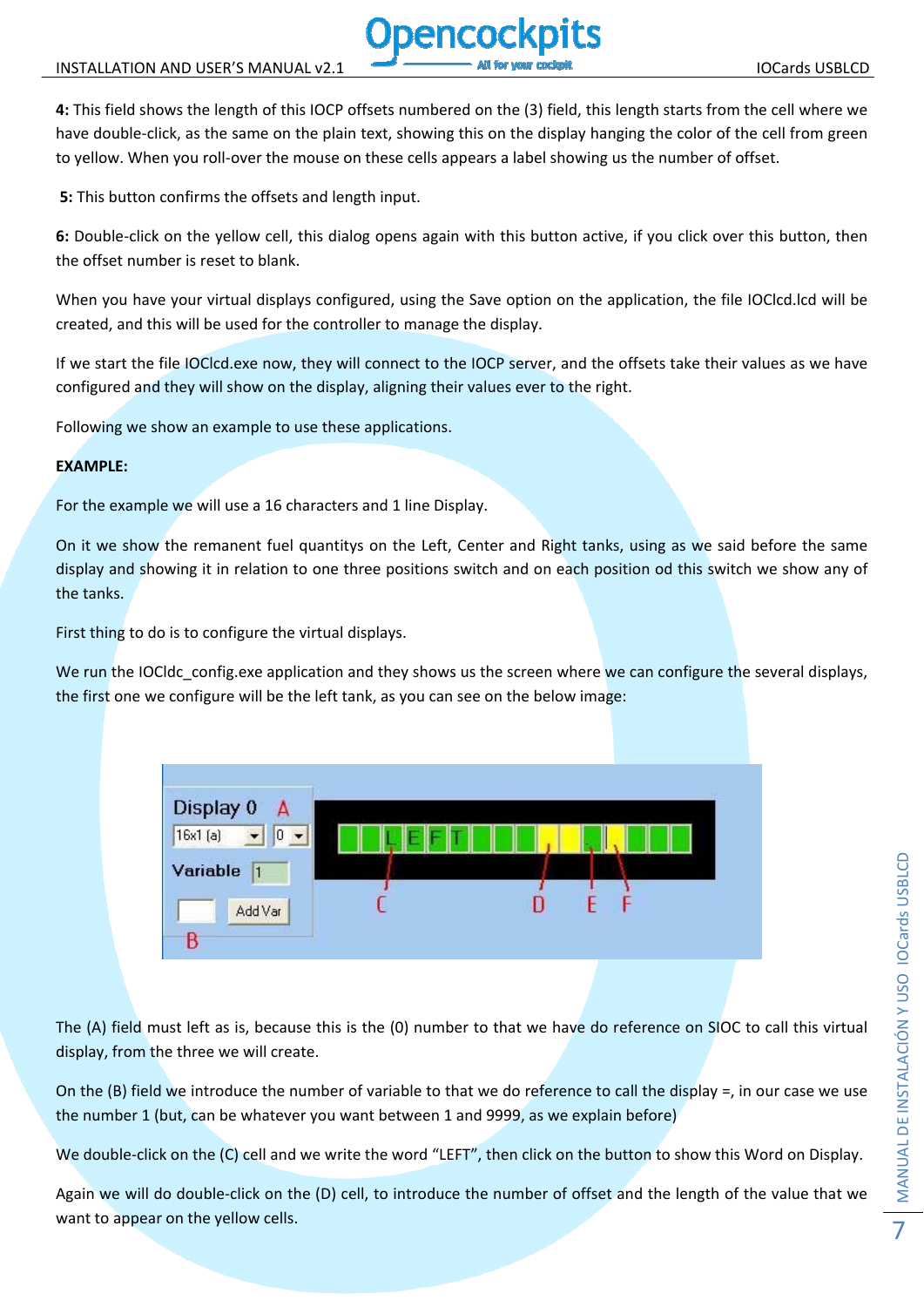

**Text or Variable data** Text:  $0<sup>k</sup>$ Variable : Lenght  $\sqrt{5}$  $ID \t{1000}$  $0k$ DELETE

In our example, we use the offsets and lengths following:

| <b>OFFSET</b> | <b>LENGTH</b> | <b>VALUE TO SHOW</b>                    |
|---------------|---------------|-----------------------------------------|
| 1001          | っ             | FUEL LEFT TANK (THOUSANDS PART)         |
| 1002          |               | FUEL LEFT TANK (HUNDREDS PART)          |
| 1003          | $\mathcal{D}$ | FUEL CENTER TANK (THOUSANDS PART)       |
| 1004          | 1             | <b>FUEL CENTER TANK (HUNDREDS PART)</b> |
| 1005          | $\mathcal{P}$ | FUEL RIGHT TANK (THOUSANDS PART)        |
| 1006          |               | <b>FUEL RIGHT TANK (HUNDREDS PART)</b>  |

(E) and (F) cell will be filled as on the above fields, the (E) cell includes the "." between the thousands part and the hundreds part.

We have ready our first virtual display, now we can do the following two virtual displays, changing the (A) number, as we can see in the following images, the first one for the center tank:



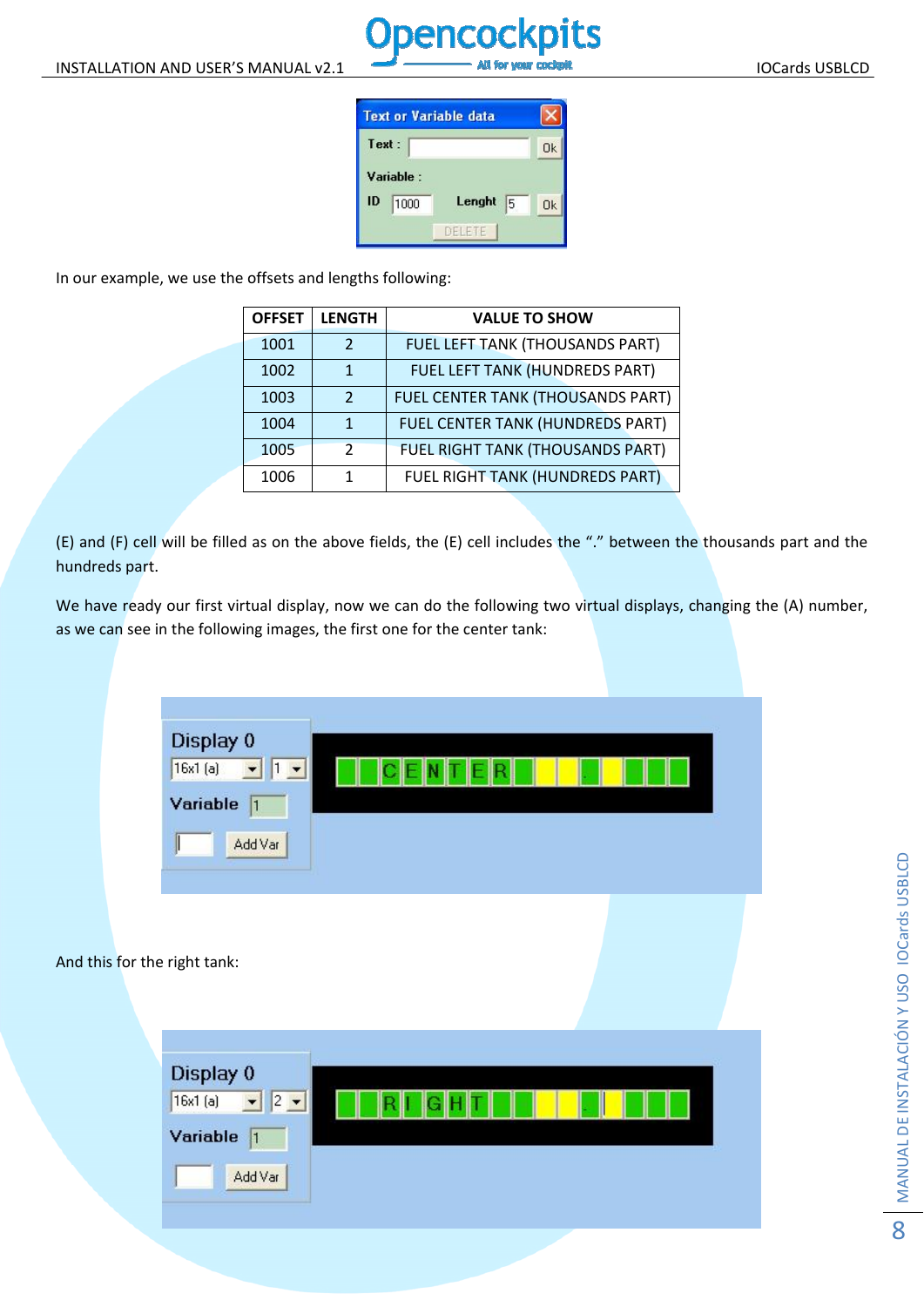

Now we can sabe the configuration as "IOClcd.lcd", then close this application.

We have now the first phase done, now we will proceed with the SIOC script to manage those three virtual displays.

```
This is the script:
```

```
Var 0001 
Var 0002, Link FSUIPC_INOUT, Offset $0B7C, Length 4 
{ 
  L0 = V0002 / 128 
 LI = L0 / 65536V0015 = L1 * 10049} 
Var 0003, Link FSUIPC_INOUT, Offset $0B74, Length 4 
{ 
  LO = V0003 / 128LI = L0 / 65536V0016 = L1 * 15495} 
Var 0004, Link FSUIPC_INOUT, Offset $0B94, Length 4 
{ 
  L0 = V0004 / 128 
 LI = L0 / 65536V0017 = L1 * 10049} 
Var 0010, Link IOCARD_SW, Input 10 
\left\{ \right. IF V0010 = 1 
  \{V0001 = 0 } 
} 
Var 0011, Link IOCARD_SW, Input 11 
{ 
   IF V0011 = 1 
  \{V0001 = 1 } 
} 
Var 0012, Link IOCARD_SW, Input 12 
{ 
   IF V0012 = 1 
   { 
    V0001 = 2 } 
} 
Var 0015 
\{LO = V0015 / 100 V1002 = MOD L0 ,10 
  V1001 = DIV L0 ,10 
} 
Var 0016
```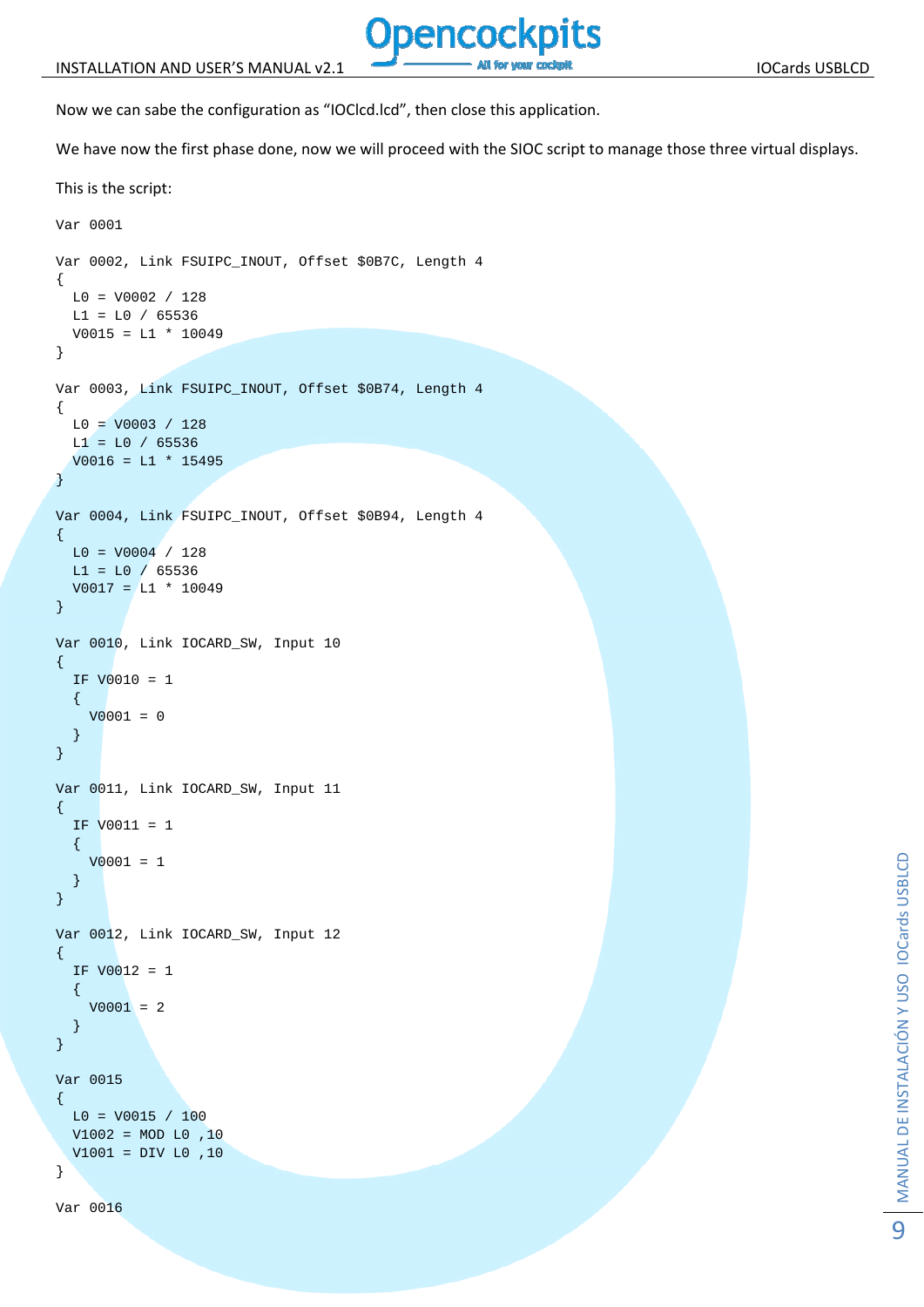

```
 L0 = V0016 / 100 
   V1004 = MOD L0 ,10 
   V1003 = DIV L0 ,10 
} 
Var 0017 
\left\{ \right.LO = VO017 / 100 V1006 = MOD L0 ,10 
   V1005 = DIV L0 ,10 
} 
Var 1001 
Var 1002 
Var 1003 
Var 1004 
Var 1005 
Var 1006
```
{

We can compile this script into config\_sioc.exe and we must save as sioc.ssi

The following to do is run Flight Simulator, next IOClcd.exe and last one run the sioc.exe.

If we turn the switch and we change it of position, the display will show the different values of fuel quantity on the tanks.

To see how it works, we can try to explain the different the lines and their functioning:

Var 0001

This line defines the offset number 1, that as we see before is the one used to "call" the display and even the value takes, they will show us a virtual display or other (values 0, 1 y 2)

```
Var 0002, Link FSUIPC_INOUT, Offset $0B7C, Length 4 
{ 
 LO = VO002 / 128LI = L0 / 65536V0015 = L1 * 10049}
```
This line and their following calculations, is the declaration of the FSUIPC offsets, to take or write FS values, in this case is the one used to know the % of remaining fuel on the left tank. The calculations are to convert this % in a remaining fuel value (in pounds). This same declaration must be done for the others tanks (Var0003 y Var0004)

```
Var 0010, Link IOCARD_SW, Input 10 
{ 
   IF V0010 = 1 
   { 
    V0001 = 0 } 
}
```